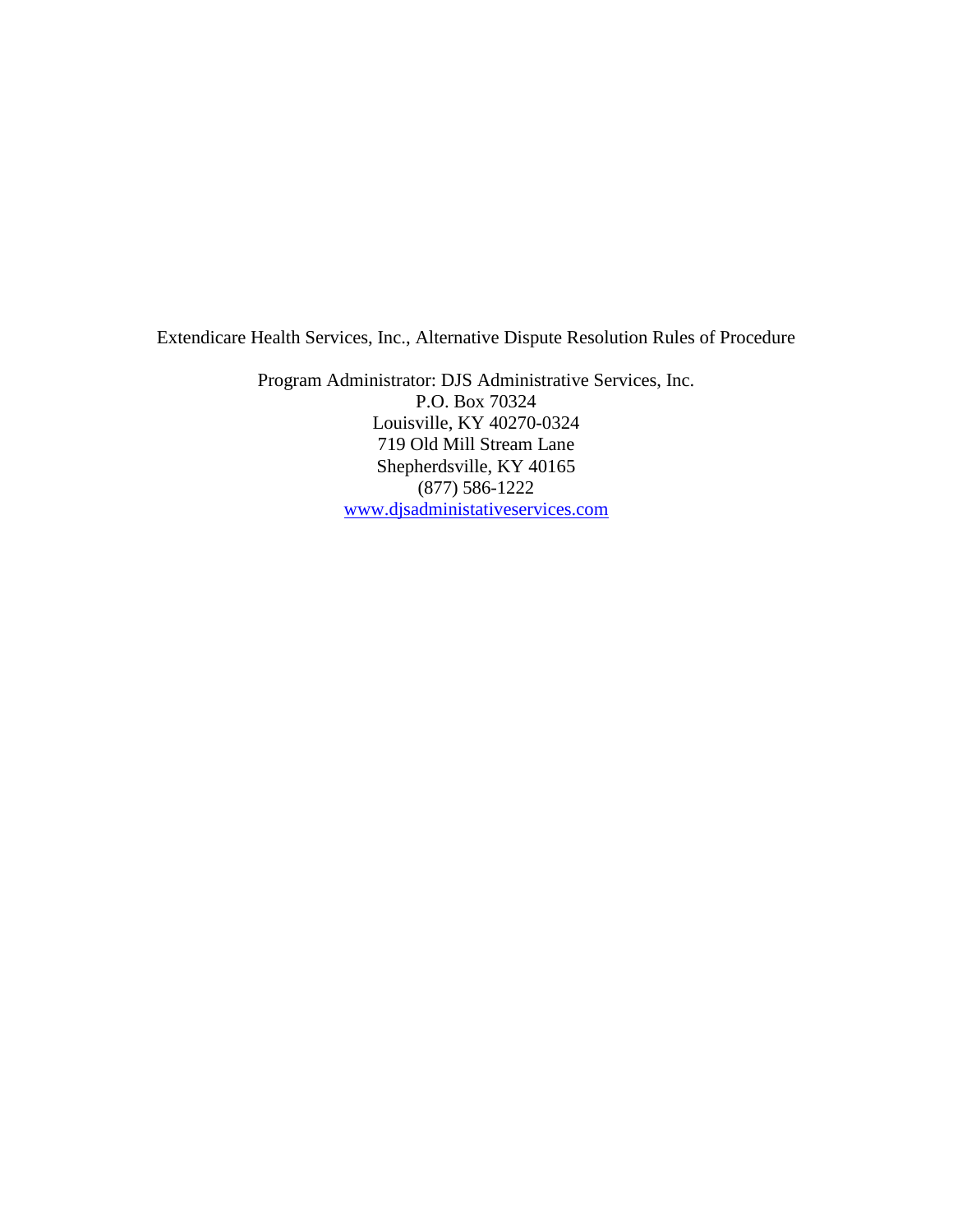# Purpose

These procedural rules have been adopted by Extendicare Health Services, Inc., (EHSI) for the purpose of attempting to resolve disputes with consumers of services related to the delivery of health care, long term care or assisted living services. DJS Administrative Services, Inc. (hereinafter "DJS") will act as the administrator of this process in accordance with the rules set forth below.

Due Process Standards for Consumer Healthcare Disputes

DJS reserves the right to refuse to administer any dispute resolution process which may be based upon an agreement between the parties which substantially amends the rules or which does not meet the following Due Process Standards for Consumer Healthcare Disputes.

### I. Agreement

There must be a written agreement between the parties to engage in the dispute resolution process. The agreement should be knowing and voluntary.

### II. Capacity

The parties must have capacity both at the time of execution of the agreement and at the time of initiation of the dispute resolution process or be represented by a surrogate or agent with capacity.

### III. Voluntariness

Execution of an agreement must be voluntary and optional. It must not be executed as a condition of admission, treatment or a condition of remaining in a facility.

### IV. Witness

The party's signature on the agreement must be witnessed by an individual who has been trained to explain the dispute resolution process to consumers who have questions and to provide consumers with a written explanation of the dispute resolution process.

### V. Right to Rescission with Review by Counsel

The agreement must provide for a minimum of five (5) business days right of rescission period during which the parties may have the agreement reviewed by counsel.

### VI. Mediation as Prerequisite to Arbitration

Should the parties' agreement provide for binding arbitration, mediation must be offered as a prerequisite to arbitration, except for those disputes that meet the criteria for resolution under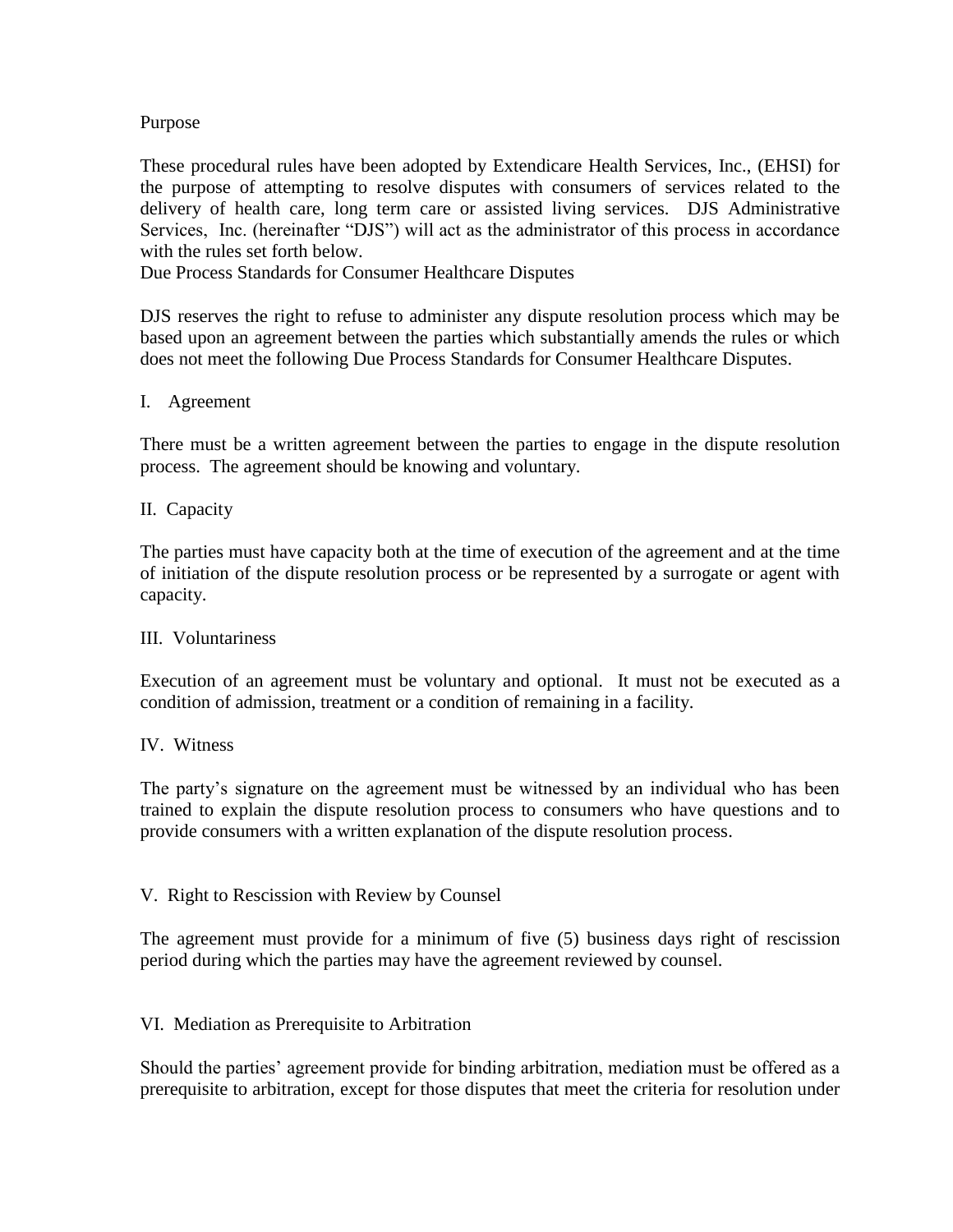the Expedited Procedures. However, after a dispute arises, the parties may agree in writing to proceed directly to arbitration.

VII. ADR Sessions

Mediation sessions or arbitration hearings must be conducted with adequate notice and with a fair opportunity to be heard and to understand what information is being presented. The place of the proceedings should be accessible to the parties and to the production of relevant evidence and witnesses.

# VIII. Remedies

Parties may not be denied legal remedies otherwise available to them under applicable laws.

IX. Costs

Consumers may not be assessed costs unreasonably related to the costs they would incur had they filed an action in a court with jurisdiction over the matter.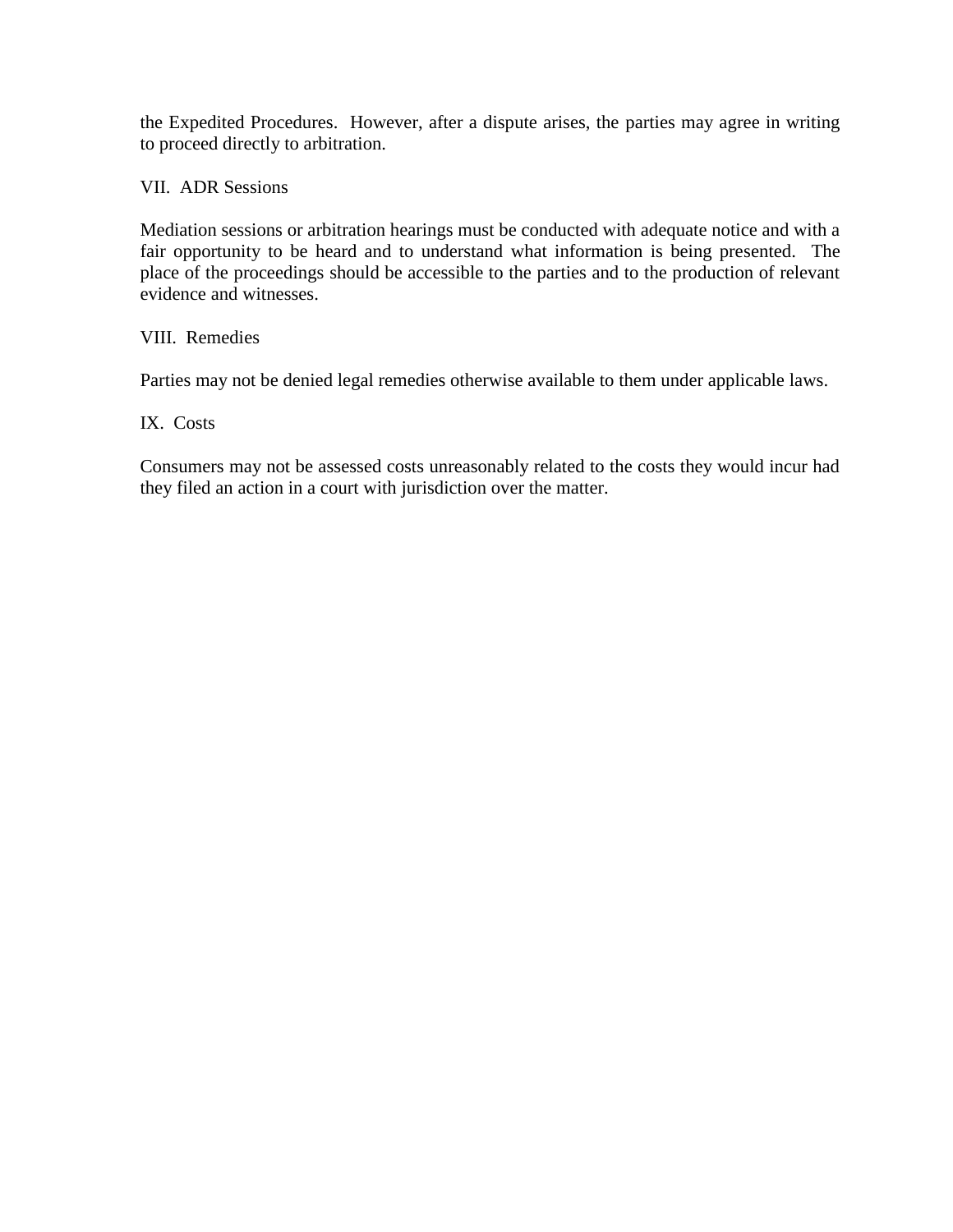Rules of Procedure for the Resolution of Consumer Healthcare Disputes

1.0 General Rules

# 1.01 Applicability of Rules

The parties shall be bound by these Rules wherever they have agreed in writing to dispute resolution by DJS or under these Rules. If there is a dispute between the parties regarding the interpretation of these Rules, the presiding arbitrator shall have the authority to make a decision or interpretation regarding the Rules, and the arbitrator's decision or interpretation shall be final and binding.

When parties agree to resolve disputes under these Rules, they accept the terms of these Rules and authorize the Administrator to assist in the process of selecting neutrals and provide such other services as are provided for by the Rules. Parties using these Rules agree to indemnify, hold harmless and release the Administrator, its partners and employees, from any and all liability to the party or a person or entity claiming through the party by reason of or in any way related to the Administrator or its administration of these Rules, the Administrator, the neutral, the Rules, or any action taken or not taken with respect thereto.

1.02 Existence of an Agreement to Resolve Disputes

The provision by the Administrator of any services to parties does not necessarily constitute a determination by the Administrator that an agreement to resolve disputes exists.

1.03 Meaning of Mediator or Arbitrator

The term "neutral" "mediator" or "arbitrator" in these Rules means the mediation or arbitration panel, whether composed of one or more mediators or arbitrators.

1.04 Interpretation of Rules

The provisions of these Rules and any exceptions thereto are subject to applicable laws. Where there is a difference in interpretation among the parties to a dispute resolution process, the issue shall be referred to the presiding arbitrator for a final decision, which shall be binding upon the parties.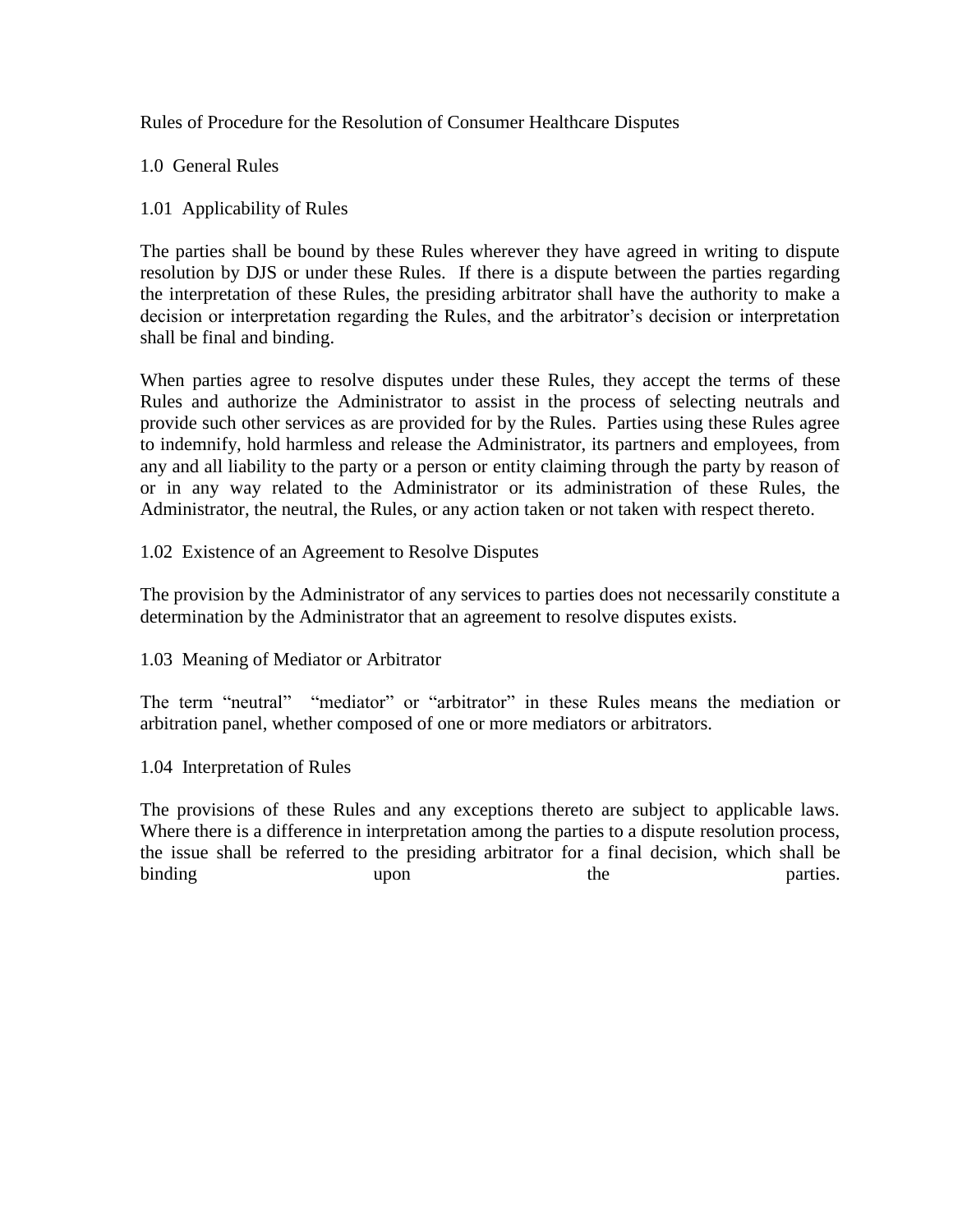### 2.0 Initiating ADR and selection of Mediators and Arbitrators

# 2.01 Demand for Alternative Dispute Resolution

The demand for alternative dispute resolution ("ADR") shall be made in writing and submitted to DJS, P.O. Box 70324, Louisville, KY 40270-0324; 719 Old Mill Stream Lane, Shepherdsville, KY 40165, (877) 586-1222, www.djsadministativeservices.com, by regular mail, certified mail, electronic mail, or overnight delivery. If the parties choose not to select DJS or, if DJS is unwilling or unable to serve as the Administrator, the parties shall select another independent and impartial entity that is regularly engaged in providing mediation and arbitration services to serve as Administrator. Requests for ADR, regardless of the entity chosen to be Administrator, shall be conducted in accordance with these Rules. A copy of these Rules may be obtained from the Facility's Executive Director, or from DJS at the address or website listed above.

The demand for ADR (the "Demand") must include the name, address and telephone numbers of all parties, the requested location of the proceeding, a description of the issue(s) in dispute, and the amount(s) in dispute. The Demand must contain a copy of the ADR Agreement ("Agreement") or an affidavit affirming that an Agreement was executed by the Resident or the Resident's legal representative. A Demand Form may be obtained at the web address listed above.

If the Demand is filed by an institution, the required Administration Fees must be included with the Demand.

# 2.02 Payment of Administration Fees when Demand is filed by a Consumer

Upon receipt of a Demand from a consumer, the Administrator shall send a confirmation letter to all parties including a copy of the Demand within three (3) business days.

In the event the claimant is *pro se* a confirmation letter will be sent to all parties and will include the following information:

- A copy of the formal demand made by the plaintiff
- A copy of the EHSI Alternative Dispute Resolution Rules of Procedure
- A detailed Scheduling Order consistent with the ADR agreement;
- A list of three (3) mediators and three (3) arbitrators including instructions on mediator and arbitrator selection.
- Notice that the mediator and arbitrator must be selected within thirty-five (35) days.

The institution must pay the Administration Fees to DJS no later than ten (10) business days from the date on which the institution receives the confirmation letter.

2.03 Procedures for Selecting Neutrals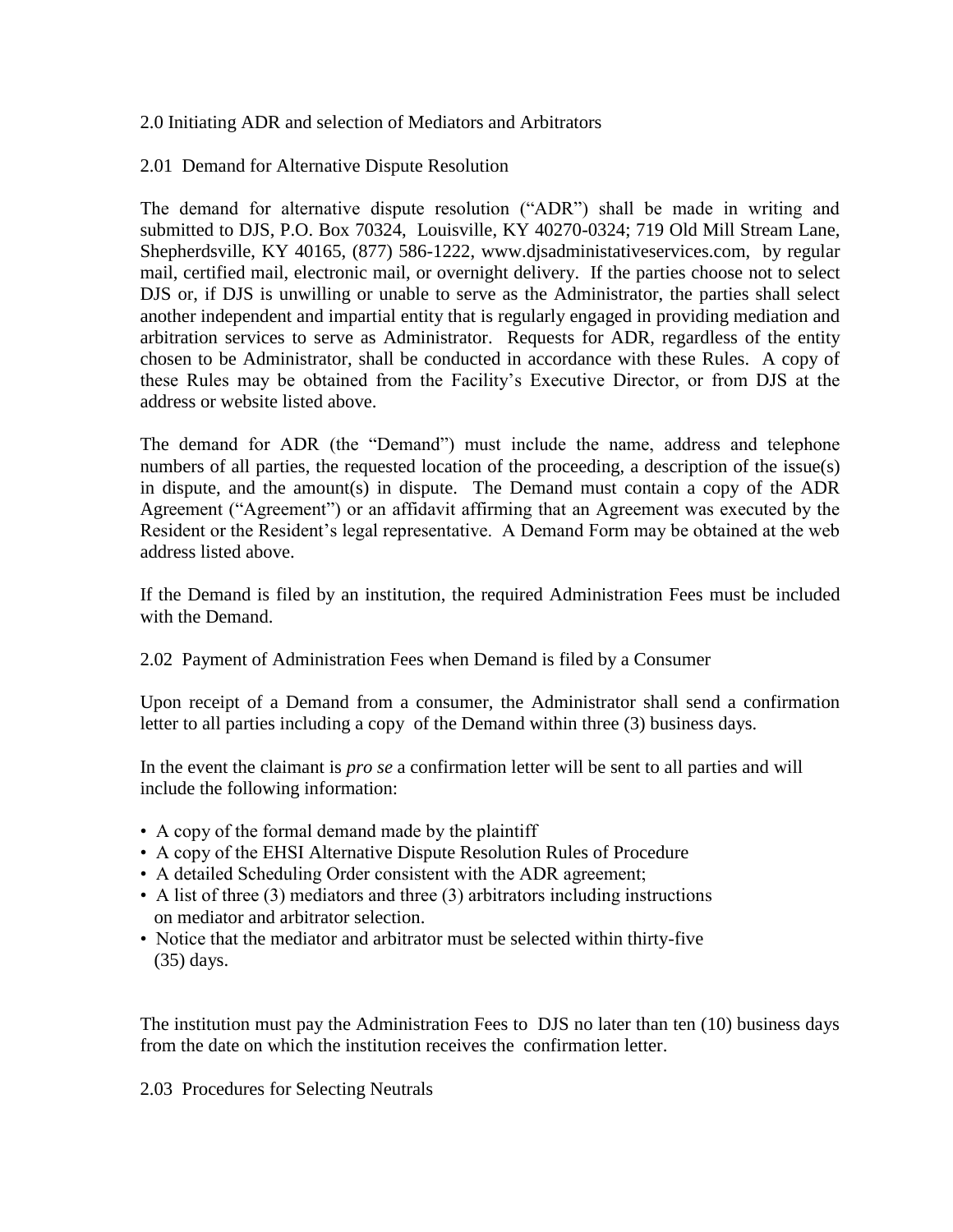Upon receipt of a Demand by a party to commence the ADR process, the parties shall proceed to select a mediator and an arbitrator. The arbitrator will be in charge of resolving all pre-arbitration disputes and will preside over the arbitration. If the parties are unable to agree on the selection of a mediator, then they agree to allow the presiding arbitrator to choose one for them. If the parties are unable to agree on an arbitrator then each party shall select an arbitrator and the two selected will choose a third who will serve as the presiding arbitrator.

The Administrator shall issue a notice to all of the parties confirming the selection of the mediator and arbitrator.

The parties shall proceed to arbitration if mediation is unsuccessful. After a dispute arises, the parties may agree to forego mediation and proceed directly to arbitration. In arbitration proceedings, the parties may agree to resolve their dispute before a panel of three (3) arbitrators or a single arbitrator. The arbitration shall proceed before a single arbitrator unless one or both parties request a panel of arbitrators.

2.05 Notice to the Neutrals of Appointment

Except for disputes resolved under the Expedited Procedures, notice of the selection of the neutrals shall be mailed to the neutrals by the Administrator with a reference to these Rules.

2.06 Disclosure and Withdrawal

Within five (5) business days of receipt of notice of appointment, a person selected as a neutral shall disclose to the parties in writing any circumstances likely to affect impartiality, including a bias, a financial or personal interest in the result of the mediation or arbitration, or a past or present relationship with a party or a party's counsel or other authorized representative.

A neutral shall refrain from accepting employment or continuing as a neutral in any dispute if he reasonably believes or perceives that his participation would be directly adverse to any interest of his, or a person with whom he has a client or other substantial relationship which may materially limit the neutral's ability to perform his responsibilities. This disclosure requirement continues throughout the ADR process and shall include any pertinent information known or made available to the neutral regarding the prior use by either party of the neutral.

After appropriate disclosure of an interest other than a directly adverse interest, the neutral may serve if all parties consent.

3.0 Rules on Regular Procedures for Arbitrations and Mediations

3.01 Preliminary Conferences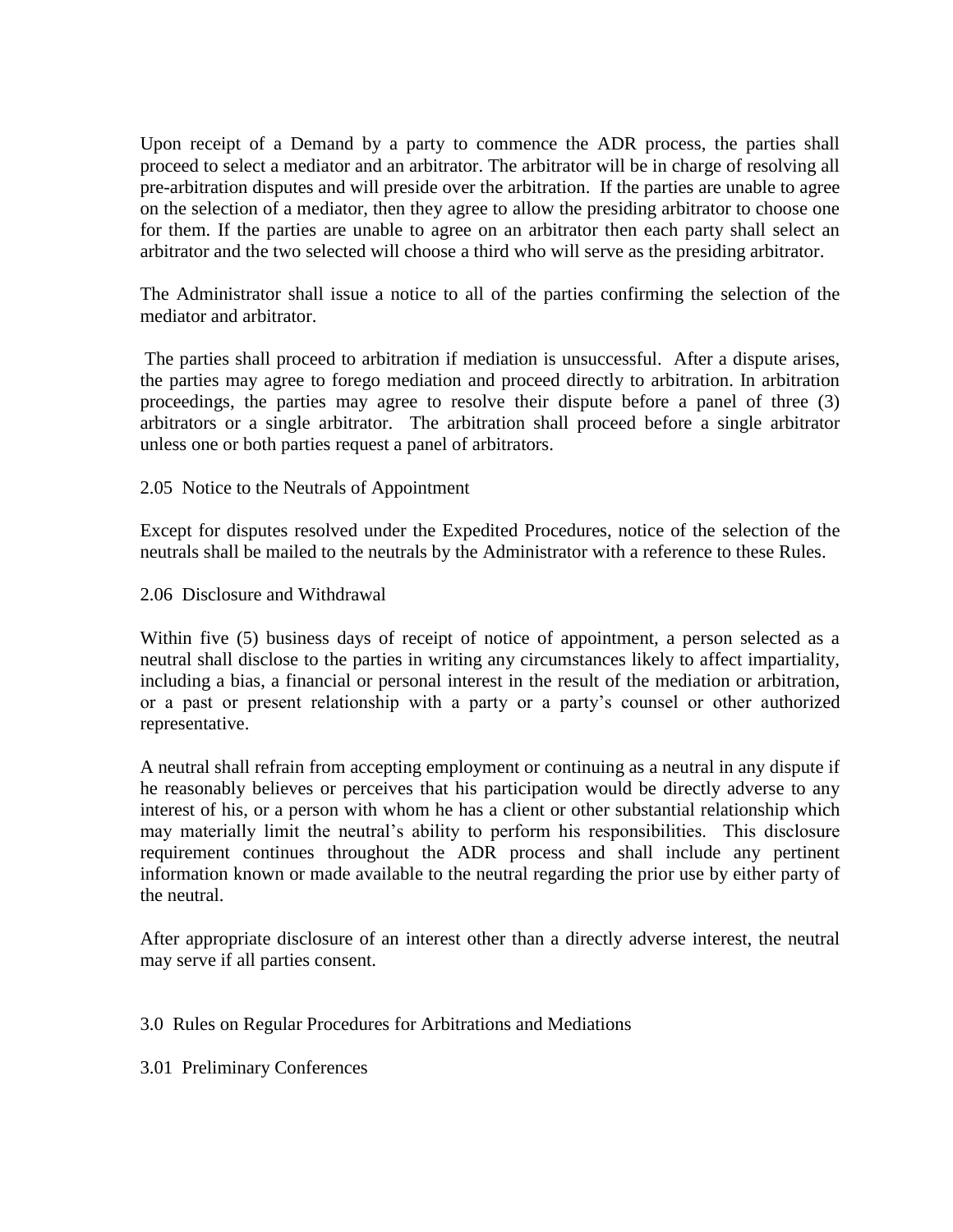A preliminary conference with the parties and/or their counsel and other authorized representatives shall occur within ten (10) days of the selection of the neutrals unless otherwise agreed to by the parties. The neutral may consider any matters that will expedite or facilitate the efficient conduct of proceedings. All agreements reached by the parties during the preliminary conference shall be circulated in writing by the neutral to the parties. In the case of an arbitration a preliminary conference should be scheduled with the presiding arbitrator within (10) days after the mediation has been declared an impasse.

# 3.02 Discovery

The parties shall be allowed to initiate discovery as soon as the demand for ADR has been filed. Discovery must be completed not later than 180 days after the date the Demand for ADR was filed. Permissible discovery shall include: a) 30 interrogatories inclusive of subparts; b) 30 requests for production of documents inclusive of subparts; c) 10 requests for admissions inclusive of subparts; d) depositions of not more than six (6) fact witnesses, and e) depositions of not more than two (2) expert witnesses.

Where warranted, by agreement or by request to the presiding neutral, the parties may conduct such additional reasonable discovery as may be necessary or proper.

The parties agree that in the case of a dispute over the scope of discovery during the mediation phase of the ADR process, such disputes should be resolved by the presiding arbitrator.

### 3.03 Fixing the Locale of the Proceeding

The parties may mutually agree on the locale for the proceeding. If there is no mutual agreement, or if a party objects to the locale, the neutral shall have the power to determine the locale in accordance with the Rules of Procedure and due process considerations.

3.04 Date, Time and Place of Proceedings

Unless otherwise agreed by the parties, the neutral shall set the date and time for each proceeding session and shall mail to each party notice thereof at least ten (10) days in advance, unless the parties by mutual written agreement waive such notice or modify the terms thereof.

### 3.05 Statement of the Issues and Relevant Information

Unless otherwise agreed by the parties and the neutral, at least ten (10) days prior to the mediation or arbitration, each party shall provide the neutral with a brief statement of the issues and that party's position on each issue. The parties should enclose all relevant documents to assist the neutral in resolving the dispute.

3.06 Proceedings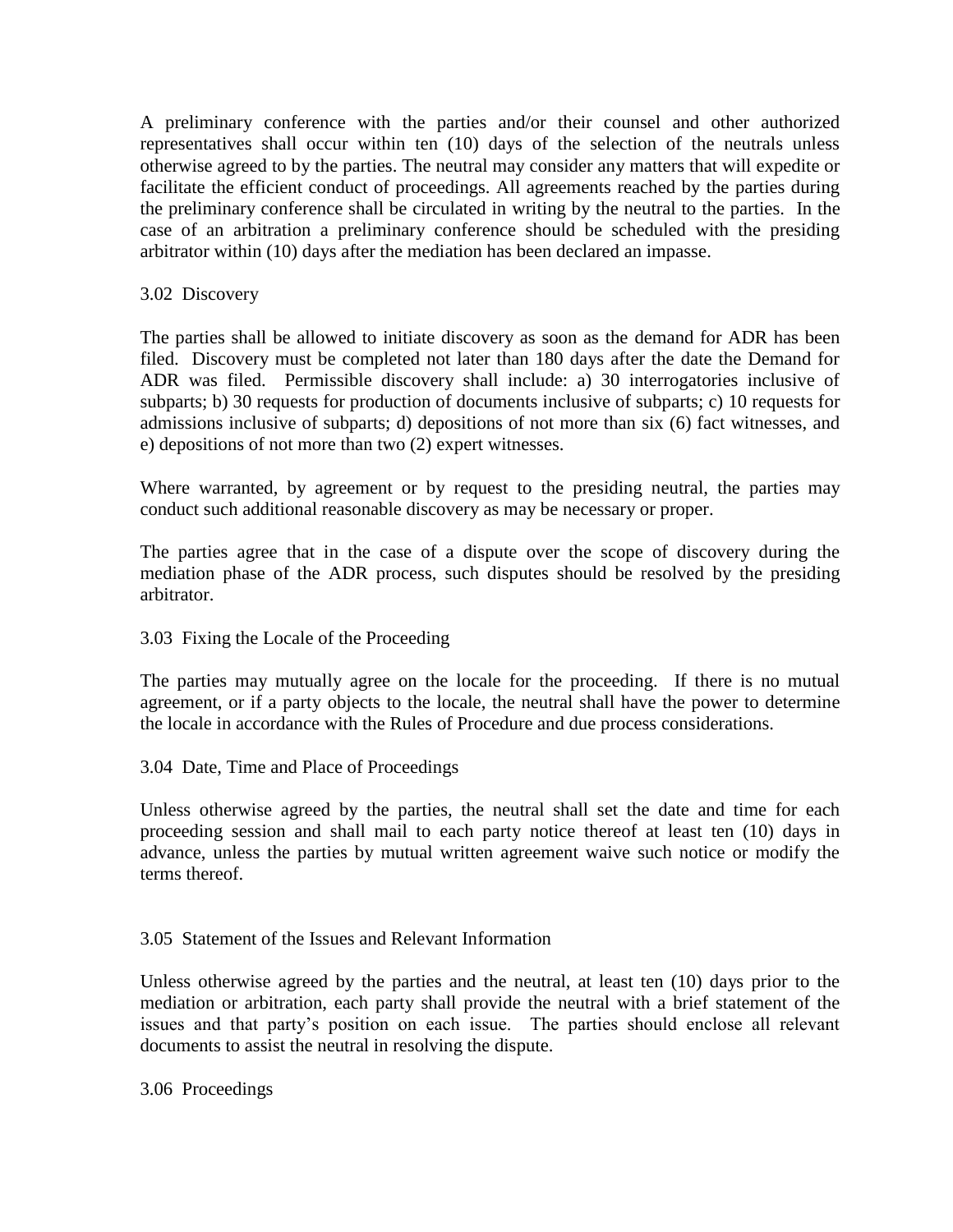Unless otherwise agreed by the parties and the neutral, mediation shall occur no later than one hundred twenty (120) days after receipt of the demand for ADR. The parties may be represented at proceedings by counsel or other authorized representative.

A party desiring to make a record of an arbitration proceeding shall make arrangements for the making of such record and shall notify all other parties and the arbitrator of these arrangements in advance of the proceeding. The party or parties requesting the record shall pay the cost of the record and shall furnish a copy of the record to thearbitrator. A party shall be entitled to a copy of any official record of the proceeding upon payment therefore including payment of an equal share of the original expense of making the record.

### 3.07 Authority of the Neutral

The mediator is authorized to facilitate the resolution of the issues in dispute, but may not impose a resolution. The mediator is authorized to determine when each mediation session should be suspended.

The arbitrator is authorized to decide any disputes about discovery or the Rules of Procedure and to render a final and binding award as to the issues in dispute within the scope of the arbitration. Prior to the hearing, the arbitrator shall determine whether a reasoned award explaining the basis for its final award shall issue.

An arbitrator may not delegate any decision-making function to another person without consent of all of the parties.

### 3.08 Confidentiality

Mediation sessions are considered confidential. A mediation session is a settlement negotiation entitled to the protection accorded by Rule 408 of the Federal Rules of Evidence and its state counterparts. Except as otherwise provided in these Rules, all oral communications disclosed to the mediator as part of the mediation and all papers and other written communications created during or exclusively for the mediation shall remain confidential, and the mediator shall not be required to testify with respect thereto in any proceeding.

The parties shall maintain the confidentiality of the mediation sessions and shall not rely on the following as evidence in any proceeding, views of another party or the mediator with respect to settlement or settlement proposals;

- (a) admissions by another party; and
- (b) settlement proposals.

An arbitrator shall maintain the privacy of any proceeding. It shall be discretionary with the arbitrator to determine the propriety of the attendance of a person other than a party, the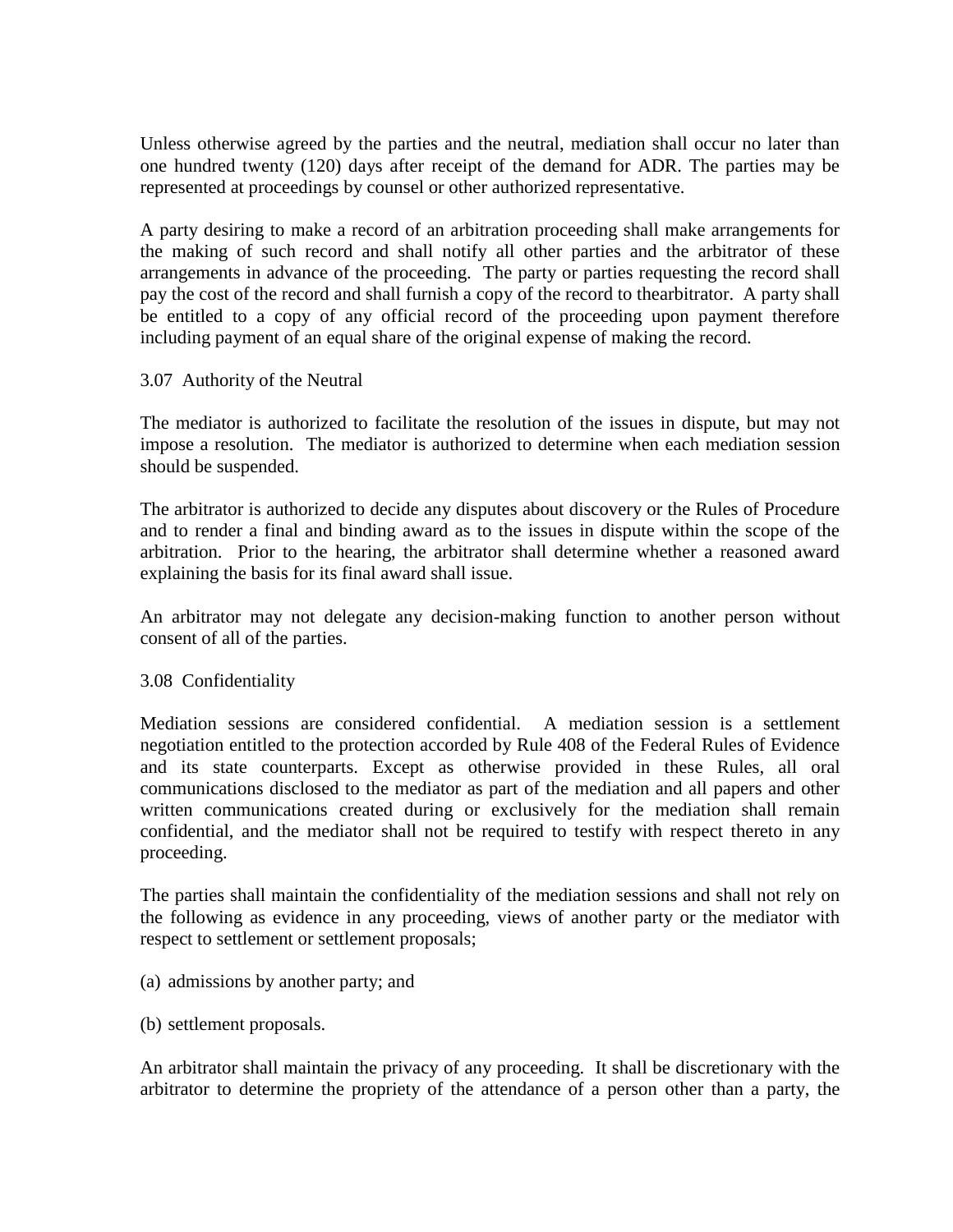party's counsel or other authorized representative, a stenographer or witnesses. A party may request the application of a rule requiring all persons other than the parties, the party's counsel or other authorized representative and the stenographer to be excluded from the hearing except while testifying as a witness. If a party makes such a request, the arbitrator shall exclude such persons from the hearing except while testifying as a witness.

3.09 Termination of Mediation

The mediation shall be considered terminated:

(a) by the execution of a settlement agreement by the parties;

(b) by a written declaration of the mediator to the effect that mediation is not productive;

(c) by a written declaration of a party or parties that the mediation is not productive, *provided that* the mediation proceeding has commenced and the parties have mediated with the mediator for at least four (4) hours; or

(d) by the mutual written agreement of the parties; or

(e) if the parties have not specified a specific period for mediation, upon the expiration of thirty (30) days from the time when the parties were deemed to have mediated with the mediator for at least four (4) hours.

The mediator shall immediately notify the Administrator of the termination of any mediation and the results of such mediation. The parties shall proceed to binding arbitration if mediation is unsuccessful. Upon notification that mediation did not result in settlement, the Administrator will notify the parties and the appointed arbitrator(s) of the initiation of the Arbitration process.

4.0 Rules Exclusive to Arbitrations

4.01 Proceedings

Unless otherwise agreed to by the parties and the neutral, arbitration shall occur no later than sixty (60) days after the unsuccessful termination of mediation.

4.02 Oaths

Before the start of the first arbitration hearing, if any, the arbitrator may take an oath of office. The arbitrator shall require witnesses to testify under oath administered by the arbitrator or a duly qualified person.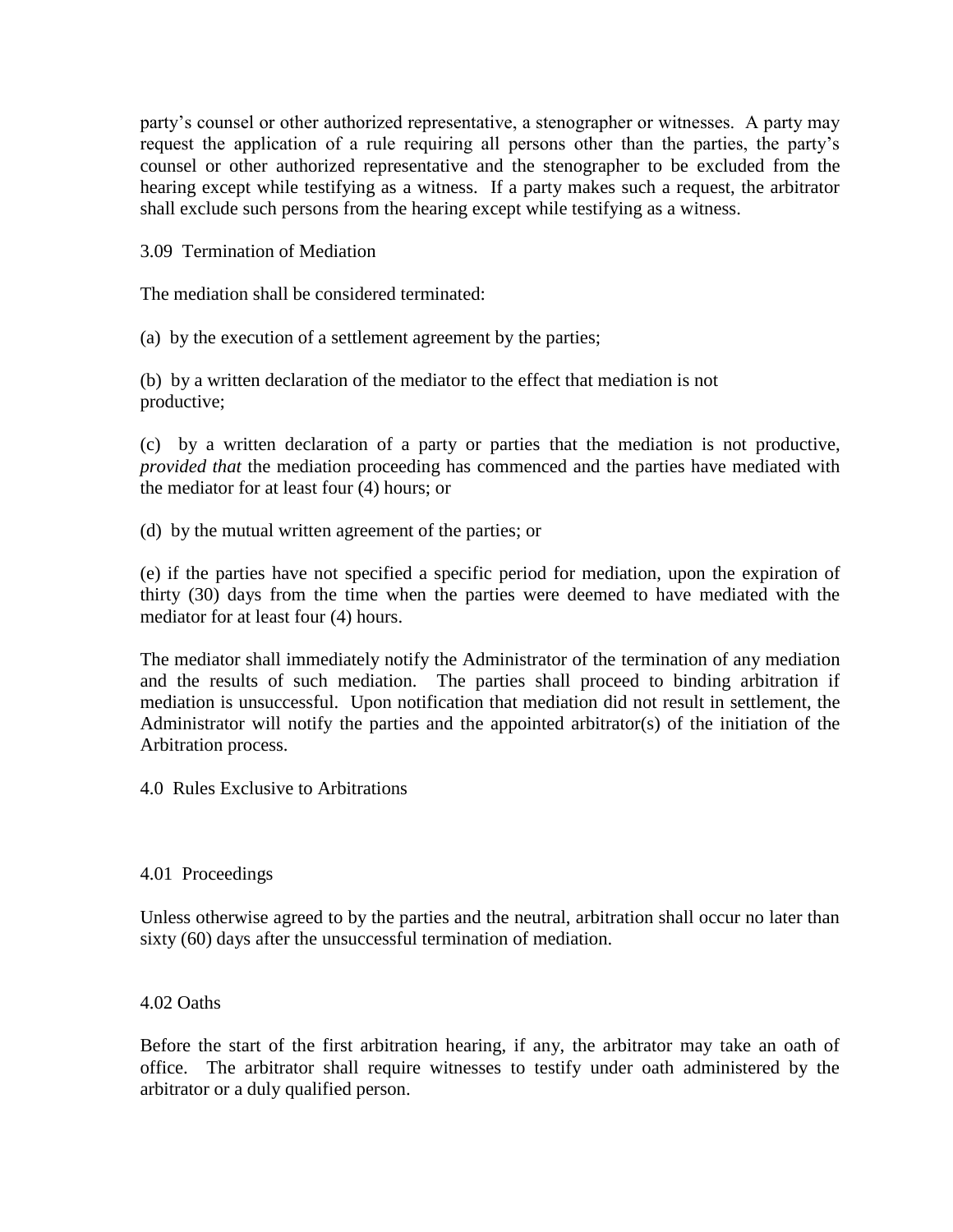### 4.03 Order of Proceedings

An arbitration hearing shall be opened by the taking of the oath of the arbitrator, if any; by announcing of the date, time and place of the hearing, and the presence of the arbitrator, the parties, and their counsel and other authorized representatives, if any; and by announcing the receipt by the arbitrator of the Demand for arbitration, any response, and the notification of appointment of the arbitrator.

The arbitrator may, at the beginning of the hearing, ask for oral or written statements clarifying the issues involved. In some cases, part or all of the above actions will have been accomplished at the preliminary conference conducted by the arbitrator. The arbitrator may conduct a preliminary hearing to resolve evidentiary issues at the request of the parties or at the arbitrator's discretion.

With respect to each claim, the complaining party shall then present evidence to support its claim. The defending party shall then present evidence supporting its defense. Witnesses for each party shall submit to questions or other examination. The arbitrator may vary this procedure within the arbitrator's discretion but shall afford a full, equal and reasonable opportunity to all parties for the presentation of any material, relevant, and admissible nonduplicative evidence.

Exhibits, when offered by either party, may be received in evidence at the discretion of the arbitrator. The names and addresses of all witnesses and a description of the exhibits in the order received shall be made a part of any stenographic record.

The maximum length of the arbitration hearing exclusive of the preliminary evidentiary hearing, if required, shall be five (5) days.

### 4.04 Failure to Appear

The arbitration may proceed in the absence of a party or a party's counsel or other authorized representative who, after due notice, fails to be present or fails to obtain a postponement. The arbitrator shall require each party who is present to submit such evidence as the arbitrator may require for the making of an award.

#### 4.05 Evidence

The parties may offer such non-duplicative evidence as is relevant, material and admissible to the dispute and shall produce such evidence as the arbitrator may deem necessary to an understanding and determination of the dispute. An arbitrator or other person authorized by law to subpoena witnesses or documents may do so upon the request of a party or upon the arbitrator's own motion.

The arbitrator shall be the judge of the duplicative nature, relevance and materiality of the evidence offered, and conformity to legal rules of evidence shall not be necessary. However,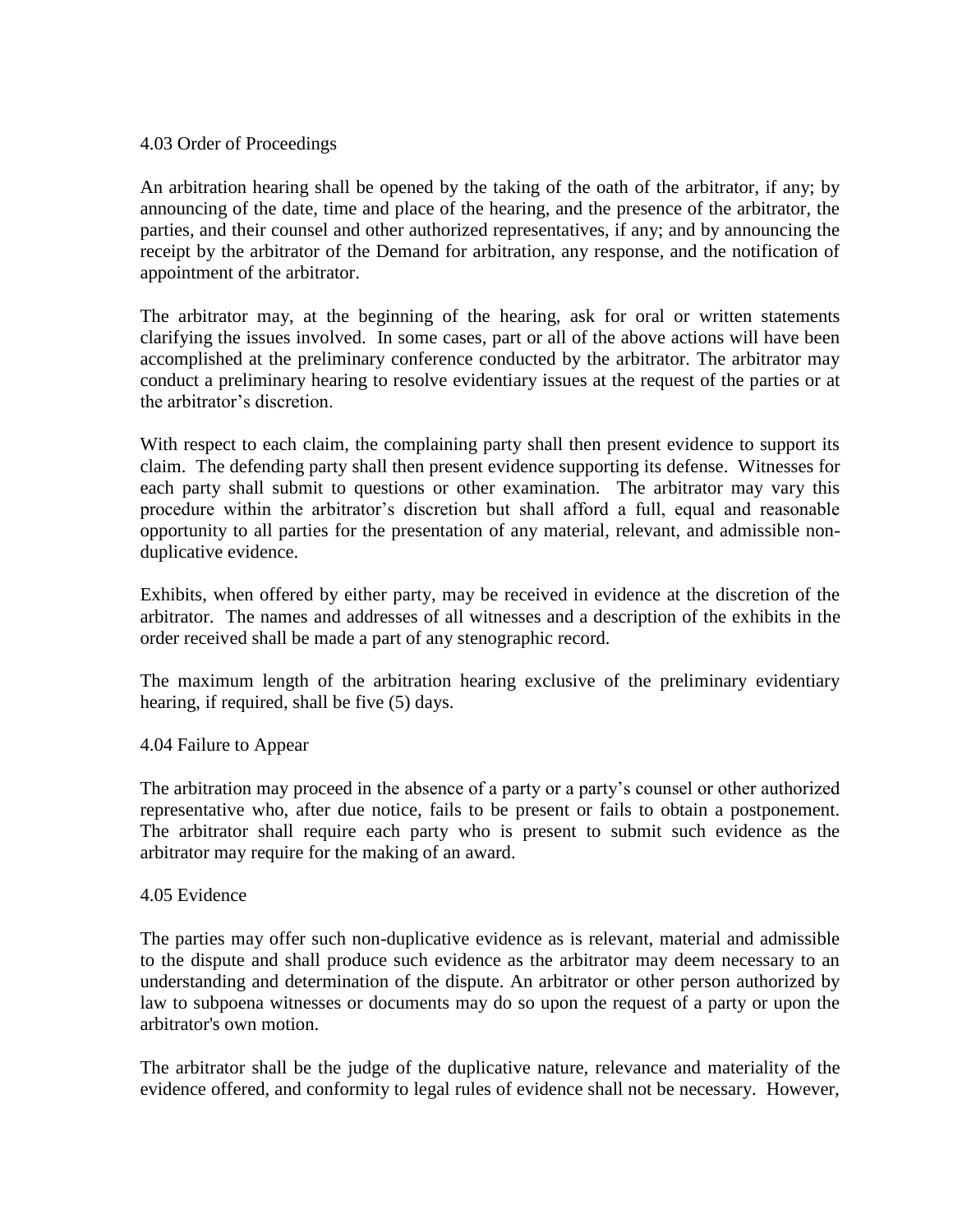the arbitrator should refuse to allow the introduction of any evidence that the arbitrator believes would result in the disclosure of confidential information which is privileged under any applicable statute or under applicable law, including, but not limited to, information subject to (a) a quality assurance and/or peer review privilege; (b) a patient-physician privilege; or (c) an attorney-client privilege. All evidence shall be taken in the presence of all of the arbitrators and all of the parties and the parties' counsel and other authorized representatives, except where a party is absent after due notice has been given or has waived the right to be present.

# 4.06 Inspection or Investigation

An arbitrator finding it necessary for there to be a further inspection or investigation in connection with the arbitration or requested by less than all the parties to make a further inspection or investigation may do so and shall advise the parties of the arbitrator's requirements. An arbitrator requested by all of the parties to make a further inspection or investigation shall do so.

4.07 Interim Measures

The arbitrator may issue such orders for interim relief as may be deemed necessary by the arbitrator or all of the parties to maintain the status quo in the dispute without prejudice to the rights of the parties or to the final determination of the dispute.

# 4.08 Closing of Hearing or Arbitration Proceeding

When satisfied that the record is complete, the arbitrator shall declare the hearing closed. If written statements are to be submitted, the hearing shall be declared closed as of the final date set by the arbitrator for such submission. If there has been no hearing, the arbitrator shall determine a fair and equitable procedure for receiving evidence and closing the proceeding. The time limit within which the arbitrator is required to make the award shall commence to run upon the closing of the hearing or proceeding.

### 4.09 Time of Award

The award shall be made promptly by the arbitrator but no later than thirty (30) days from the date of closing of the hearing or proceeding.

### 4.10 Publication and Form of Award

The award shall be in writing and shall be signed by each arbitrator approving the award. A copy shall be forwarded by the arbitrator to the Administrator and shall be available for publication only if both the arbitrator(s) and all parties agree in writing.

4.11 Scope of Award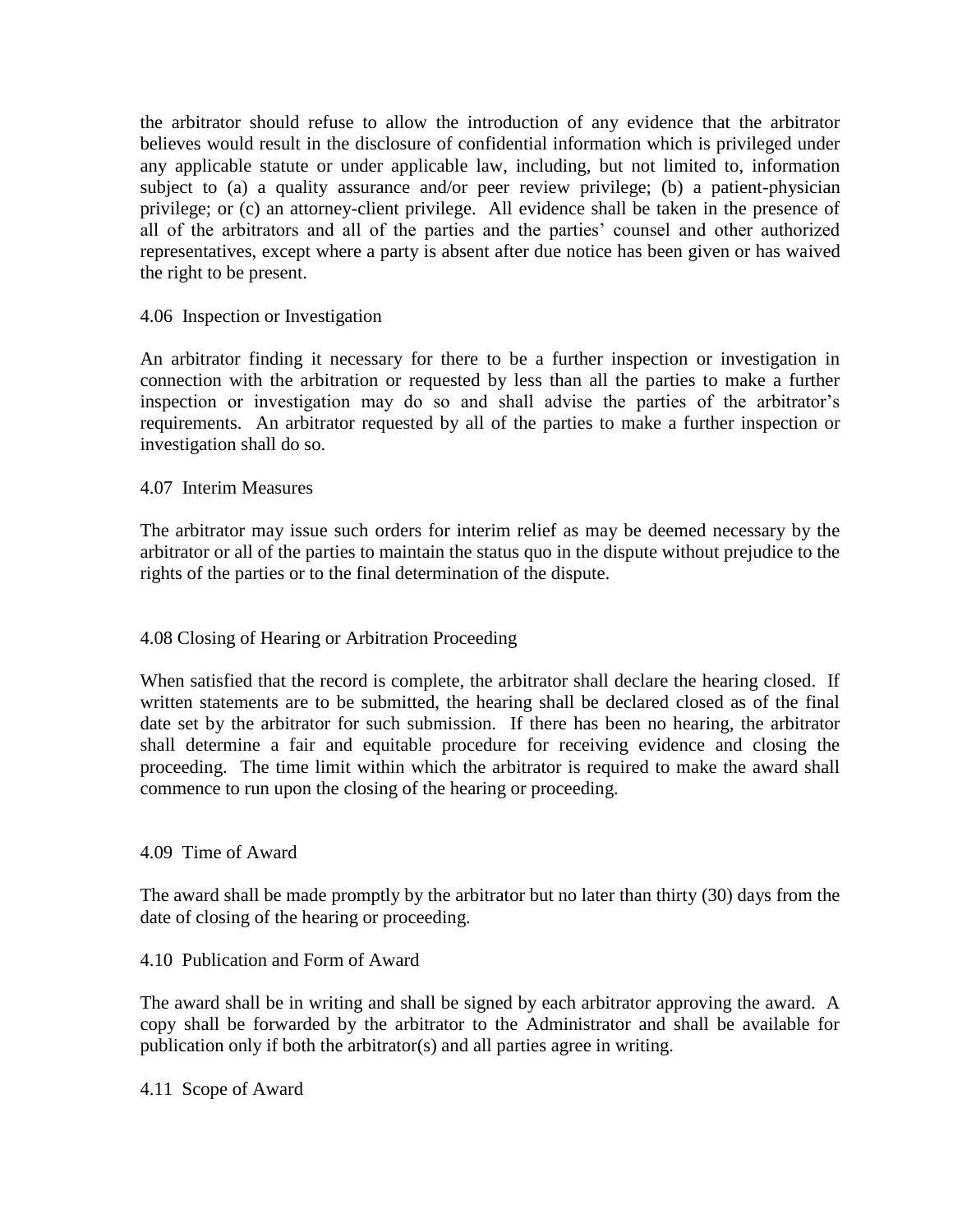Submission by the parties to arbitration under these Rules shall constitute an agreement between or among the parties, that arbitration hereunder shall be the exclusive remedy between or among the parties regarding any claim which could or might have been raised out of or relating to any and all matters covered by said submission or the subject matter thereof.

The arbitrator may grant any remedy or relief that the arbitrator deems just and equitable and within the scope of the ADR agreement of the parties and consistent with the provisions of the state or federal law applicable to a comparable civil action, including any prerequisites to, credits against or limitations on, such damages.

If the parties settle their dispute during the course of the arbitration, the arbitrator may set forth the terms of the agreed settlement in an award.

4.12 Reconsideration of Award

Within five (5) days after the effective date of an award, a party to an arbitration may request, in writing, the arbitrator to reconsider his award. Such request shall contain a concise statement of the reasons that the arbitrator should reconsider the award. Unless the arbitrator notifies all of the parties that the arbitrator has decided to reconsider the award within five (5) days of the effective date of the request, the request is deemed denied. Within five (5) days after the effective date of an award, the arbitrator may, upon the arbitrator's own initiative, modify the written award to correct non-substantive errors in the award. The arbitrator shall immediately furnish a copy of the modified award to the parties.

### 4.13 Award

An arbitration award, if any, must be paid within thirty (30) days of the effective date of the award. In the event of non-payment of the award, the prevailing party may bring legal action to enforce the award as if it were a judgment entered by a court of competent jurisdiction.

# 4.14 Release of Documents for Judicial Proceedings

The Administrator shall, upon the written request of a party, furnish to the party, at the expense of the party, certified copies of any papers, notices, process or other communications in the possession of the Administrator that may be required in judicial proceedings relating to the arbitration.

# 4.15 Applications to Court and Exclusion of Liability

Neither the Administrator, DJS, nor a neutral in a proceeding under these Rules is a necessary party in judicial proceedings relating to any stage of the dispute resolution process, the mediation, or the arbitration. The parties agree to hold harmless, indemnify, and reimburse DJS, the Administrator, or the neutral for time, costs and expenses incurred in the participation of any legal proceedings to which they are not named as a party.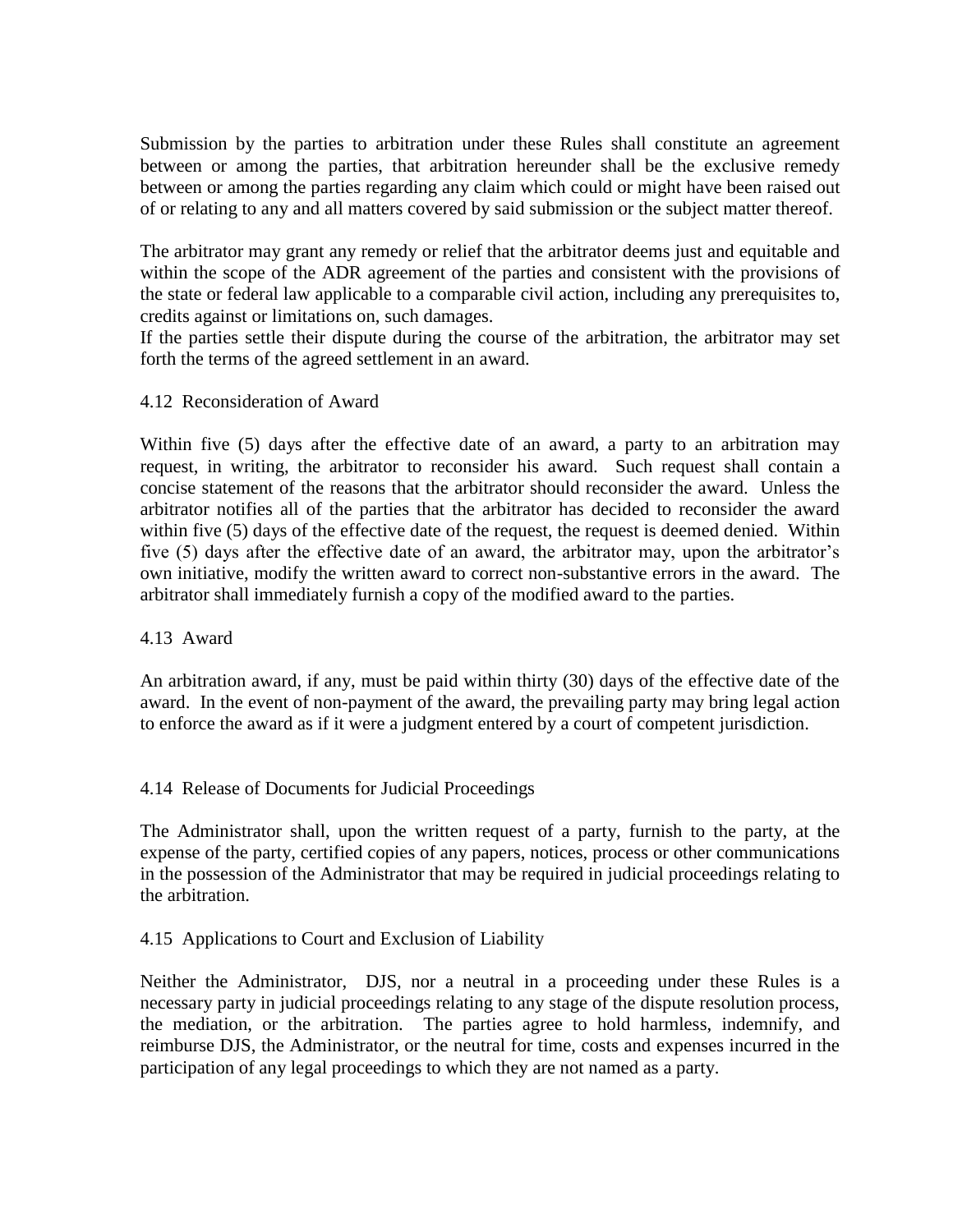Parties using these Rules for binding arbitration shall be deemed to have consented that the claims considered in the arbitration have merged into the award, that the award is the only continuing basis of determining the parties' rights and that judgment upon the arbitration award may be entered in any federal or state court having jurisdiction thereof.

DJS, the Administrator, their officers, members, employees, agents, attorneys, consultants and representatives shall not be liable to a party or a person or entity claiming through the party by reason of or in any way related to the Administration of a proceeding, these Rules, or any action taken or not taken with respect thereto.

Neither the arbitrator nor mediator shall be liable to a party for any act, error or omission in connection with a dispute resolution process conducted under these Rules unless such party is able to establish by clear and convincing evidence that (i) the arbitrator or mediator has actively participated in an effort by a party to obtain an outcome by fraud or corruption; or (ii) the arbitrator or mediator has engaged in corruption or gross misconduct.

5.0 Rules Exclusive to Expedited Arbitrations

5.01 Expedited Procedures

Expedited Procedures shall be applied in a case where no disclosed claim or counterclaim exceeds \$50,000 exclusive of interest and costs of the proceeding. Parties may also agree in writing to the Expedited Procedures in a case. In any case the parties agree that an award under an expedited process shall not exceed \$50,000.00 exclusive of interest and costs.

(a) Where the Expedited Procedures are to be applied, the arbitration shall be conducted in accordance with the procedures set forth below:

The parties shall accept all notices, process, and other communications from the Administrator by telephone or email.

To the extent that the Rules governing Regular Procedures do not conflict with the Rules governing Expedited Procedures, the Rules governing Regular Procedures shall apply to the Expedited Procedures. All other cases shall be administered in accordance with the Regular Procedures.

5.02 Date, Time and Place of Expedited Hearing

The arbitrator shall set the date, time and place of any hearing and will notify the parties by telephone, at least seven (7) days in advance of the hearing date. Unless mutually agreed upon by the parties, in no event shall the date of the hearing be later than thirty (30) days from the effective date of the notice of selection of the arbitrator.

5.03 Expedited Hearing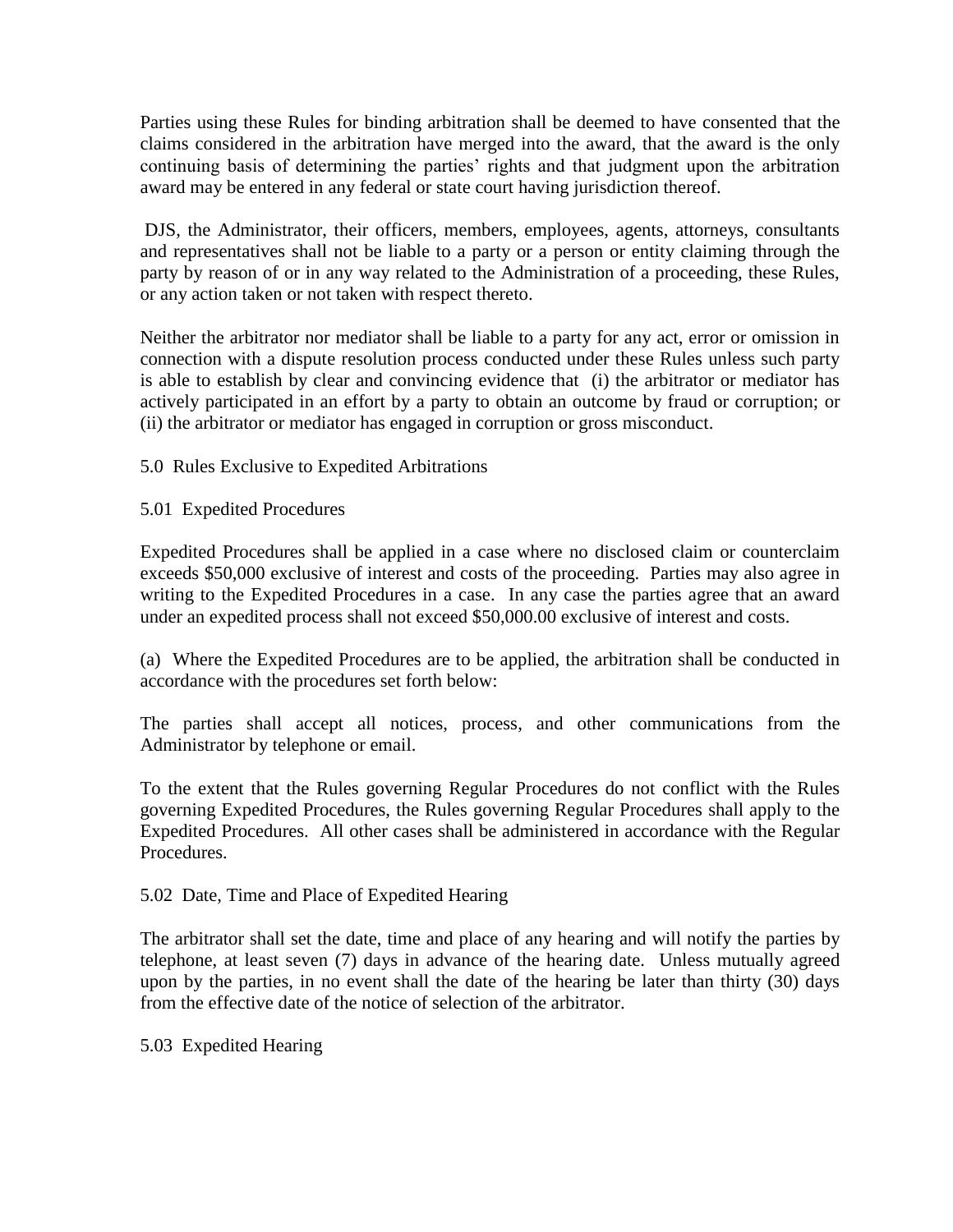Generally, the expedited hearing shall be completed within one day. The arbitrator, for good cause shown, may schedule an additional hearing to be held within seven (7) days.

6.0 Other Procedural Rules

# 6.01 Communications

Parties to a process shall be deemed to have consented that any paper, notice or other communication necessary or proper for the initiation or continuation of any proceeding under these Rules may be sent to the party by first class mail, postage prepaid, registered or certified, return receipt requested, addressed to the party at the last known address, by overnight delivery service, or made by personal delivery.

The Administrator, neutrals, and the parties may also use facsimile transmission, telex, telegram or other written forms of electronic communications.

All papers, notices, and other communications sent by first class mail shall be deemed received three (3) days after they are deposited in the United States mail. All papers, notices, and other communications sent or delivered by any other means shall be deemed received upon their actual delivery.

# 6.02 Service

When requested by either the Administrator or the neutral, each party shall provide to the Administrator a copy of any paper, notice or other communication provided by that party to the mediator or another party. The Administrator has no obligation to keep a copy of any paper, notice or other communication provided to it or to act thereon in a timely manner.

### 6.03 Counting of Days

In all instances in which the counting of days is required by these Rules, the day of the event shall count, but the day on which a paper, notice or other communication is sent shall not count. If the date on which some action would otherwise be required to be taken, a paper, notice or other communication would otherwise be required to be sent or a period would otherwise expire on a holiday, a Saturday or a Sunday, such action shall be taken, such paper, notice or communication sent or such period extended to the next succeeding weekday which is not a weekend day or a holiday. For purposes of these Rules, the term "holiday" means such days that are recognized as holidays by the United States Postal Service.

## 7.0 Rules on Administration

### 7.01 Expenses

Except where specified in agreements between the parties, all expenses of the neutrals, including required travel and other expenses of the neutral, shall be borne equally by the parties.